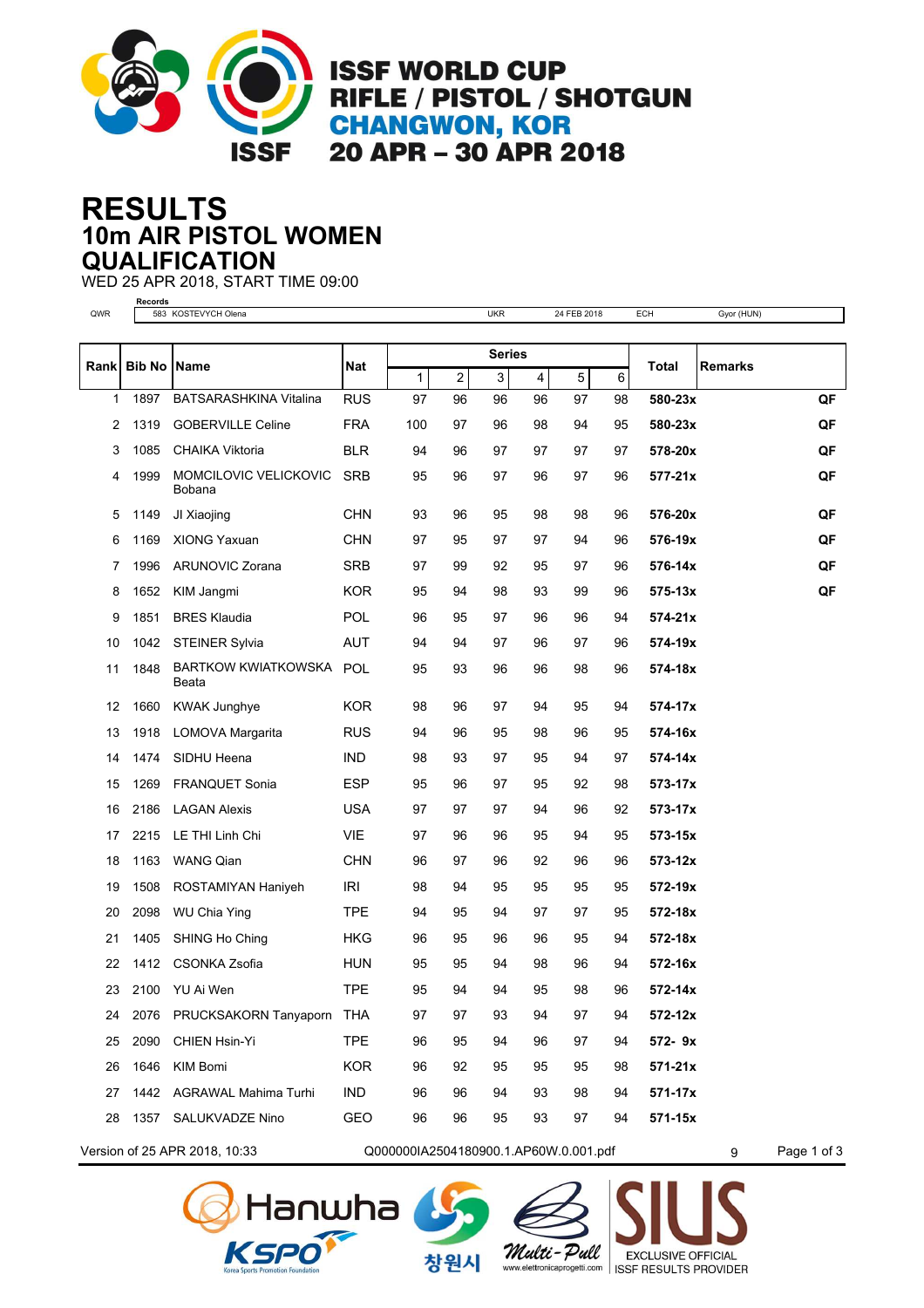| Rank | <b>Bib No</b> | Name                               | Nat        | <b>Series</b> |    |    |    |    |    | Total       | <b>Remarks</b> |
|------|---------------|------------------------------------|------------|---------------|----|----|----|----|----|-------------|----------------|
|      |               |                                    |            | 1             | 2  | 3  | 4  | 5  | 6  |             |                |
| 29   | 2070          | <b>KLAISUBAN Pim-On</b>            | <b>THA</b> | 94            | 93 | 95 | 98 | 95 | 96 | 571-14x     |                |
| 30   | 1446          | <b>BHAKER Manu</b>                 | IND        | 97            | 94 | 97 | 96 | 93 | 94 | 571-14x     |                |
| 31   | 1583          | SATO Akiko                         | JPN        | 95            | 96 | 95 | 97 | 93 | 95 | 571- 6x     |                |
| 32   | 1367          | <b>EDER Josefin</b>                | GER        | 95            | 94 | 95 | 95 | 97 | 94 | 570-15x     |                |
| 33   | 2151          | KONARIEVA Polina                   | <b>UKR</b> | 94            | 95 | 97 | 96 | 96 | 92 | 570-14x     |                |
| 34   | 1915          | KORSHUNOVA Ekaterina               | <b>RUS</b> | 96            | 95 | 96 | 95 | 91 | 96 | 569-15x     |                |
| 35   | 1393          | <b>THURMANN Stefanie</b>           | <b>GER</b> | 95            | 95 | 94 | 93 | 97 | 95 | 569-13x     |                |
| 36   | 1320          | <b>GOBERVILLE Sandrine</b>         | <b>FRA</b> | 95            | 93 | 97 | 94 | 95 | 95 | 569-12x     |                |
| 37   | 1770          | <b>TUMURCHUDUR</b><br>Bayartsetseg | <b>MGL</b> | 95            | 95 | 92 | 93 | 95 | 98 | 568-14x     |                |
| 38   | 2210          | <b>BUI Thuy Thu Thuy</b>           | VIE        | 95            | 93 | 98 | 91 | 95 | 96 | 568-14x     |                |
| 39   | 1323          | <b>LAMOLLE Mathilde</b>            | FRA        | 95            | 93 | 93 | 95 | 95 | 97 | 568-12x     |                |
| 40   | 1379          | <b>KARSCH Monika</b>               | GER        | 93            | 97 | 97 | 94 | 93 | 93 | 567-18x     |                |
| 41   | 2011          | <b>DIETHELM GERBER Heidi</b>       | SUI        | 91            | 97 | 93 | 97 | 94 | 95 | 567-14x     |                |
| 42   | 1599          | <b>BAIBUSSINOVA Zauresh</b>        | KAZ        | 95            | 97 | 92 | 94 | 95 | 94 | 567-13x     |                |
| 43   | 1963          | TEH Xiu Hong                       | <b>SGP</b> | 95            | 93 | 95 | 94 | 95 | 94 | 566-15x     |                |
| 44   | 1768          | <b>TSOGBADRAKH Munkhzul</b>        | <b>MGL</b> | 93            | 94 | 94 | 94 | 95 | 96 | 566-12x     |                |
| 45   | 1125          | <b>MINCHEVA Miroslava</b>          | <b>BUL</b> | 88            | 96 | 94 | 95 | 96 | 95 | 564-10x     |                |
| 46   | 1582          | <b>SASAKI Chizuru</b>              | <b>JPN</b> | 93            | 94 | 95 | 93 | 93 | 95 | 563-11x     |                |
| 47   | 2106          | <b>CHARNI Olfa</b>                 | TUN        | 94            | 93 | 94 | 96 | 93 | 93 | $563 - 11x$ |                |
| 48   | 1510          | SEBGHATOLLAHI Golnoush             | IRI        | 97            | 95 | 96 | 96 | 94 | 85 | 563-9x      |                |
| 49   | 2063          | <b>HIRUNPHOEM Kanyakorn</b>        | THA        | 93            | 90 | 96 | 94 | 95 | 94 | 562-13x     |                |
| 50   | 1434          | <b>SAID Bary Agustini</b>          | INA        | 96            | 95 | 90 | 96 | 93 | 92 | 562-11x     |                |
| 51   | 1949          | <b>HEW Shirlene Yun Ting</b>       | SGP        | 94            | 92 | 94 | 92 | 96 | 94 | 562-10x     |                |
| 52   | 1217          | DEDOVA Anna                        | CZE        | 92            | 93 | 92 | 95 | 94 | 95 | 561-14x     |                |
| 53   | 1872          | ALMUBARAK Aldana Saad              | QAT        | 89            | 94 | 93 | 94 | 96 | 95 | 561-13x     |                |
| 54   | 1107          | ALBRAIKI Aysha                     | <b>BRN</b> | 94            | 92 | 95 | 93 | 94 | 92 | 560-11x     |                |
| 55   | 1864          | <b>TOMALA Joanna</b>               | <b>POL</b> | 95            | 94 | 90 | 92 | 94 | 94 | 559-14x     |                |
| 56   | 1964          | TEO Shun Xie                       | SGP        | 95            | 93 | 92 | 95 | 88 | 96 | 559-12x     |                |
| 57   | 1751          | NG Pei Chin Bibiana                | MAS        | 92            | 94 | 93 | 93 | 92 | 95 | 559-9x      |                |
| 58   | 1195          | <b>MAROVIC Marija</b>              | <b>CRO</b> | 93            | 92 | 93 | 92 | 96 | 92 | 558-14x     |                |
| 59   | 1591          | YAMADA Satoko                      | <b>JPN</b> | 90            | 93 | 89 | 98 | 94 | 94 | 558-13x     |                |
| 60   | 2163          | ZELENSKA Kateryna                  | <b>UKR</b> | 89            | 95 | 96 | 94 | 94 | 89 | $557 - 11x$ |                |
| 61   | 1499          | <b>JAFARI Amitis</b>               | <b>IRI</b> | 91            | 92 | 90 | 94 | 94 | 94 | 555-9x      |                |
| 62   | 2054          | <b>SORENSSON Vendela</b>           | SWE        | 97            | 89 | 90 | 93 | 92 | 94 | 555- 7x     |                |
| 63   | 1793          | SANDSTOL Aina                      | <b>NOR</b> | 90            | 88 | 94 | 92 | 95 | 95 | 554-15x     |                |
| 64   | 1404          | LO Ka Kay                          | HKG        | 91            | 91 | 94 | 92 | 94 | 92 | 554-9x      |                |
| 65   | 1766          | OTRYAD Gundegmaa                   | MGL        | 90            | 94 | 94 | 91 | 90 | 92 | 551-8x      |                |
| 66   | 1425          | <b>ALMIRA Talitha Judith</b>       | INA        | 95            | 91 | 91 | 91 | 95 | 88 | 551-8x      |                |
| 67   | 1403          | IP Pui Yi                          | HKG        | 91            | 91 | 93 | 90 | 95 | 90 | 550-8x      |                |
| 68   | 1343          | <b>LIDDON Jess</b>                 | GBR        | 96            | 92 | 88 | 93 | 87 | 93 | 549-9x      |                |
|      |               |                                    |            |               |    |    |    |    |    |             |                |

Version of 25 APR 2018, 10:33 Q000000IA2504180900.1.AP60W.0.001.pdf 9 Page 2 of 3